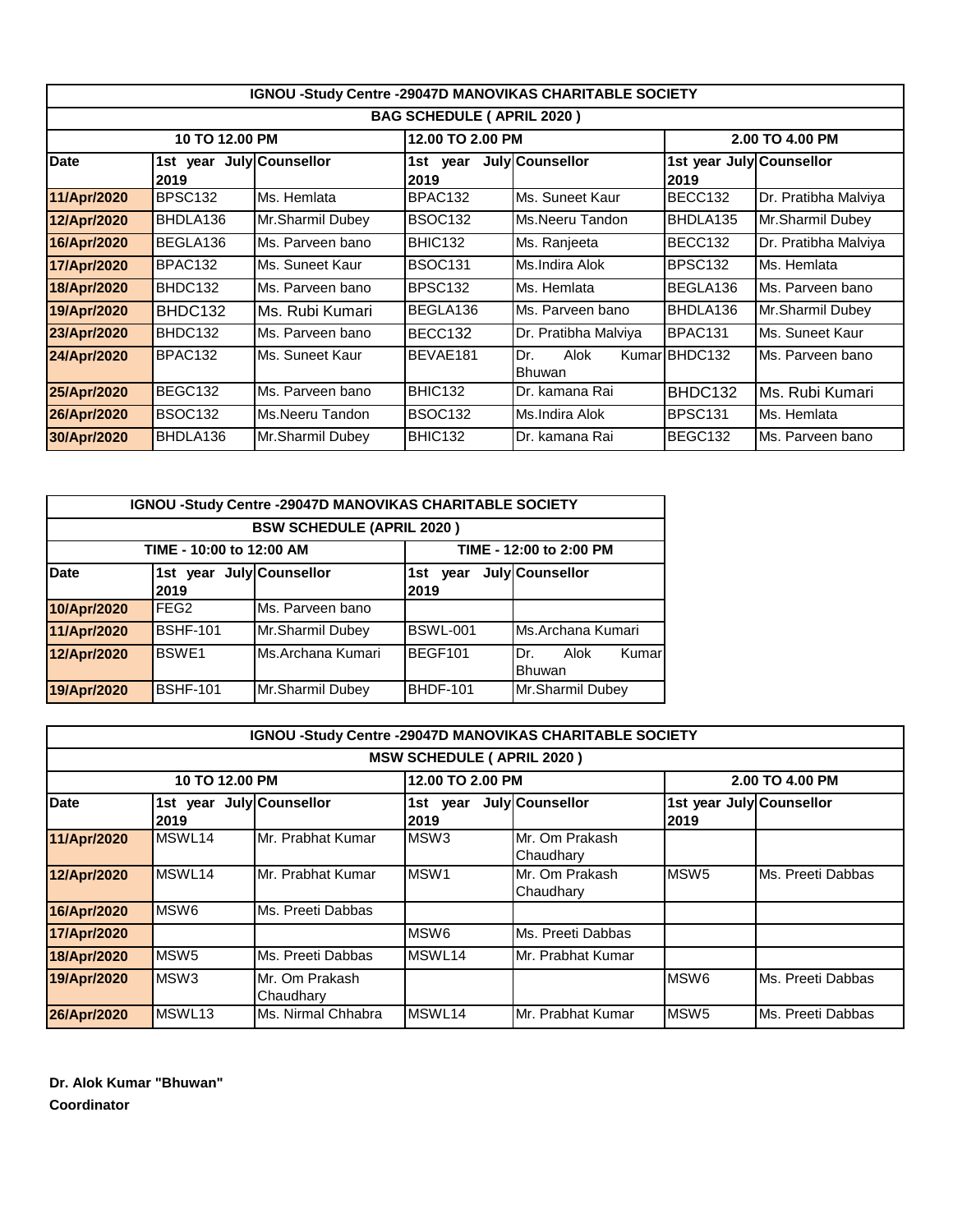|                                     | <b>IGNOU -Study Centre -29047D MANOVIKAS CHARITABLE SOCIETY</b> |                              |                     |                         |                                   |                              |  |  |
|-------------------------------------|-----------------------------------------------------------------|------------------------------|---------------------|-------------------------|-----------------------------------|------------------------------|--|--|
| <b>MSWC SCHEDULE ( APRIL 2020 )</b> |                                                                 |                              |                     |                         |                                   |                              |  |  |
|                                     | TIME - 10:00 to 12:00 PM                                        |                              |                     | TIME - 12:00 to 2:00 PM |                                   | TIME - 2:00 to 4:00 PM       |  |  |
| <b>Date</b>                         | 1st year July Counsellor<br> 2019                               |                              | 1st<br>year<br>2019 | July Counsellor         | 1st year July Counsellor<br>12019 |                              |  |  |
| 11/Apr/2020                         |                                                                 |                              | MSW <sub>2</sub>    | Ms. Nirmal Chhabra      |                                   |                              |  |  |
| 12/Apr/2020                         |                                                                 |                              |                     |                         | <b>IMSW1</b>                      | Ms. Shaila Manoj<br>Varghese |  |  |
| 16/Apr/2020                         |                                                                 |                              | MSWL46              | Ms. Nirmal Chhabra      | MSWL47                            | Mr. Prabhat Kumar            |  |  |
| 17/Apr/2020                         | MSW1                                                            | Mr. Om Prakash<br>Chaudhary  | MSW <sub>9</sub>    | Ms. Kumari Garima       | MSWL46                            | Ms. Nirmal Chhabra           |  |  |
| 18/Apr/2020                         |                                                                 |                              | MSW <sub>8</sub>    | Ms. Radha Kuamri        | MSWL46                            | Ms. Nirmal Chhabra           |  |  |
| 19/Apr/2020                         | MSW <sub>1</sub>                                                | Ms. Shaila Manoj<br>Varghese | MSWL47              | Mr. Prabhat Kumar       |                                   |                              |  |  |
| 26/Apr/2020                         | MSW <sub>5</sub>                                                | Ms. Shaila Manoj<br>Varghese | MSW <sub>9</sub>    | Ms. Kumari Garima       | MSWL46                            | Ms. Nirmal Chhabra           |  |  |

|             | <b>IGNOU -Study Centre -29047D MANOVIKAS CHARITABLE SOCIETY</b> |                             |                   |                           |                          |                           |  |  |  |
|-------------|-----------------------------------------------------------------|-----------------------------|-------------------|---------------------------|--------------------------|---------------------------|--|--|--|
|             | <b>PGDCOUN SCHEDULE ( APRIL 2020 )</b>                          |                             |                   |                           |                          |                           |  |  |  |
|             | TIME - 10:00 to 12:00 PM                                        |                             |                   | TIME - 12:00 to 2:00 PM   |                          | TIME - 2:00 to 4:00 PM    |  |  |  |
| <b>Date</b> | 1st year July Counsellor                                        |                             | 1st<br>year       | July Counsellor           | 1st year July Counsellor |                           |  |  |  |
|             | 2019                                                            |                             | 12019             |                           | 2019                     |                           |  |  |  |
| 11/Apr/2020 |                                                                 |                             | MSWL11            | Mr. Arvind Singh<br>Yadav |                          |                           |  |  |  |
| 12/Apr/2020 |                                                                 |                             | MSW <sub>14</sub> | Mr. Sharmil Dubey         | <b>IMSWL11</b>           | Mr. Arvind Singh<br>Yadav |  |  |  |
| 16/Apr/2020 | MSW1                                                            | Mr. Om Prakash<br>Chaudhary | MSW <sub>14</sub> | Mr. Sharmil Dubey         | MSWL <sub>11</sub>       | Mr. Arvind Singh<br>Yadav |  |  |  |
| 17/Apr/2020 | MSWL11                                                          | Ms. Nirmal Chhabra          | MSW <sub>12</sub> | Mr. Arvind Singh<br>Yadav |                          |                           |  |  |  |
| 18/Apr/2020 | MSWL11                                                          | Ms. Nirmal Chhabra          |                   |                           | MSW <sub>13</sub>        | Ms. Nirmal Chhabra        |  |  |  |
| 19/Apr/2020 |                                                                 |                             | MSW <sub>16</sub> | Mr. Arvind Singh<br>Yadav | MSW <sub>15</sub>        | Ms. Nirmal Chhabra        |  |  |  |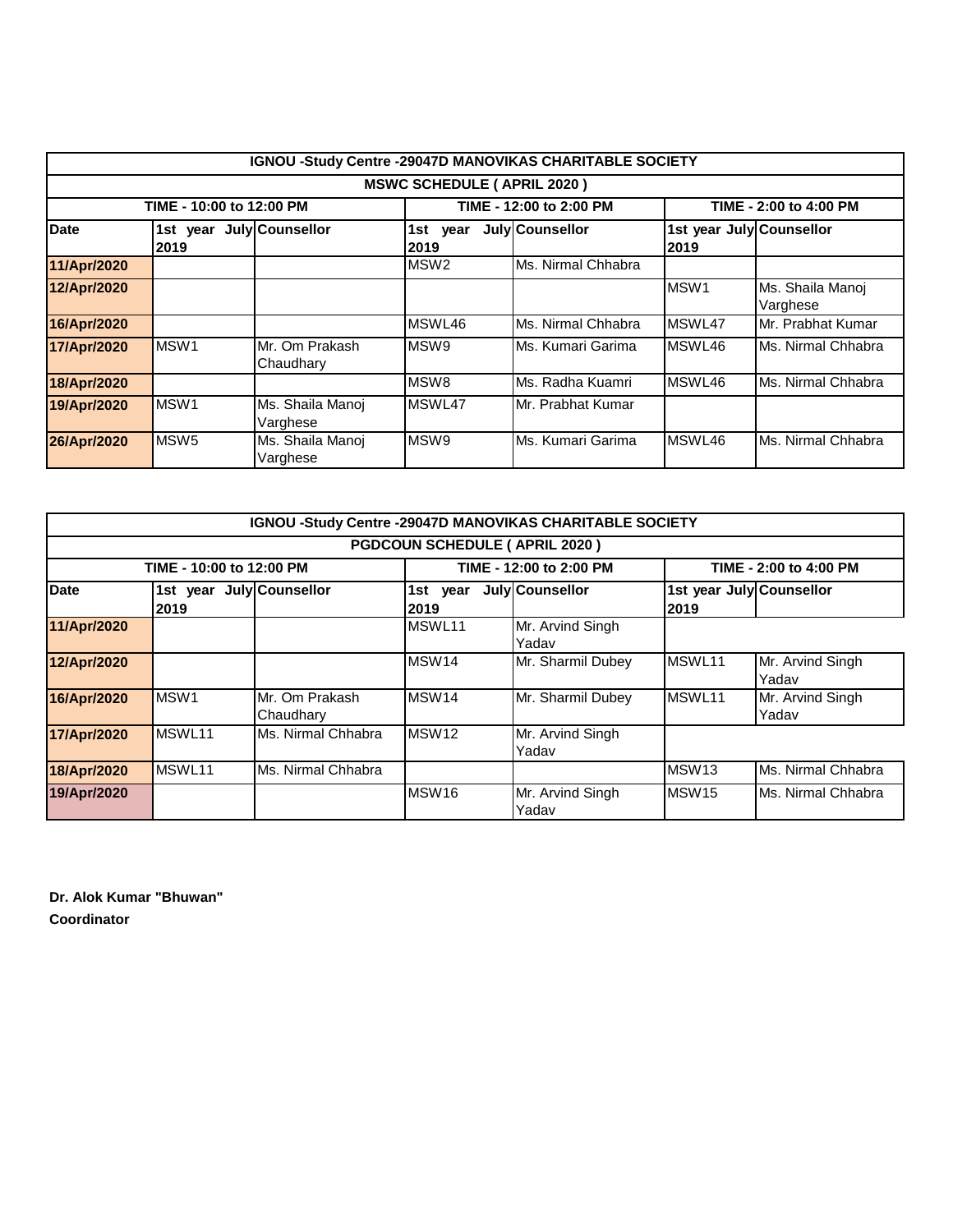|                                  | <b>IGNOU -Study Centre -29047D MANOVIKAS CHARITABLE SOCIETY</b> |                  |                  |                      |                         |                      |  |  |
|----------------------------------|-----------------------------------------------------------------|------------------|------------------|----------------------|-------------------------|----------------------|--|--|
| <b>BA2 SCHEDULE (APRIL 2020)</b> |                                                                 |                  |                  |                      |                         |                      |  |  |
|                                  | 10 TO 12.00 PM                                                  |                  | 12.00 TO 2.00 PM |                      |                         | 2.00 TO 4.00 PM      |  |  |
| <b>Date</b>                      | 2nd year July Counsellor<br>2018                                |                  | 2nd<br>2018      | year July Counsellor | 2nd<br><b>July 2018</b> | year Counsellor      |  |  |
| 10/Apr/2020                      |                                                                 |                  | BSWE-4           | Ms. Maheswari        |                         |                      |  |  |
| 11/Apr/2020                      |                                                                 |                  | $EHI-3$          | Ms. Ranjeeta         |                         |                      |  |  |
| 12/Apr/2020                      | BSHF101                                                         | Ms. Suvarna Raj  | <b>ESO-11</b>    | Ms. Maheswari        | BECE-214                | Dr. Pratibha Malviya |  |  |
| 16/Apr/2020                      | FST-01                                                          | Mr Prabhat Kumar |                  |                      | <b>ESO-14</b>           | Ms. Maheswari        |  |  |
| 17/Apr/2020                      | <b>BSHF101</b>                                                  | Ms. Suvarna Raj  | <b>ESO-14</b>    | Ms. Maheswari        |                         |                      |  |  |
| 18/Apr/2020                      | EHI-01                                                          | Mr. Chaman Singh |                  |                      |                         |                      |  |  |
| 19/Apr/2020                      | <b>ESO-13</b>                                                   | Ms.Neeru Tandon  | EPS-7            | Ms. Hemlata          | <b>EHI-01</b>           | Mr. Chaman Singh     |  |  |
| 23/Apr/2020                      | <b>BPSE-212</b>                                                 | Ms. Hemlata      | $EHI-3$          | Ms. Ranjeeta         | <b>EHI-01</b>           | Mr. Chaman Singh     |  |  |
| 24/Apr/2020                      | EHI-4                                                           | Dr. Kamana Rai   | <b>FST-01</b>    | Mr Prabhat Kumar     |                         |                      |  |  |
| 25/Apr/2020                      | ESO-13                                                          | Ms.Neeru Tandon  | BSWE-5           | Ms. Maheswari        | BECE-214                | Dr. Pratibha Malviya |  |  |
| 26/Apr/2020                      | EPS-7                                                           | Ms. Hemlata      | BECE-02          | Dr. Pratibha Malviya |                         |                      |  |  |
| 30/Apr/2020                      | EHI-3                                                           | Ms. Ranjeeta     | BSWE-4           | Ms. Maheswari        |                         |                      |  |  |

| <b>IGNOU -Study Centre -29047D MANOVIKAS CHARITABLE SOCIETY</b> |                                                         |                    |                 |                    |  |  |  |  |  |
|-----------------------------------------------------------------|---------------------------------------------------------|--------------------|-----------------|--------------------|--|--|--|--|--|
| <b>BA3 SCHEDULE (APRIL 2020)</b>                                |                                                         |                    |                 |                    |  |  |  |  |  |
|                                                                 |                                                         | 12.00 TO 2.00 PM   |                 | 2.00 TO 4.00 PM    |  |  |  |  |  |
| Date                                                            | July Counsellor<br>3rd year<br>3rd year<br>2017<br>2017 |                    | July Counsellor |                    |  |  |  |  |  |
| 11/Apr/2020                                                     | ESO-15                                                  | Mr. Rajeev Narayan | EHI-2           | Dr. Kamana Rai     |  |  |  |  |  |
| 12/Apr/2020                                                     | EHI-4                                                   | Dr. Kamana Rai     | <b>EPS-11</b>   | Ms. Hemlata        |  |  |  |  |  |
| 16/Apr/2020                                                     | EHI-6                                                   | Ms. Ranjeeta       | ESO-14          | Mr. Rajeev Narayan |  |  |  |  |  |
| 17/Apr/2020                                                     | EPS-9                                                   | Ms. Hemlata        | EPS-11          | Ms. Suneet Kaur    |  |  |  |  |  |
| 18/Apr/2020                                                     | <b>EPS-15</b>                                           | Ms. Suneet Kaur    | EHI-6           | Ms. Ranjeeta       |  |  |  |  |  |
| 19/Apr/2020                                                     | EHI-4                                                   | Dr. Kamana Rai     | ESO-15          | Mr. Rajeev Narayan |  |  |  |  |  |
| 23/Apr/2020                                                     | <b>BPSE-212</b>                                         | Ms. Hemlata        | EHI-2           | Dr. Kamana Rai     |  |  |  |  |  |
| 24/Apr/2020                                                     | EHI-5                                                   | Mr. Chaman Singh   | EPS-9           | Ms. Hemlata        |  |  |  |  |  |
| 25/Apr/2020                                                     | ESO-15                                                  | Ms.Neeru Tandon    | <b>EPS-15</b>   | Ms. Suneet Kaur    |  |  |  |  |  |
| 26/Apr/2020                                                     | EHI-5                                                   | Mr. Chaman Singh   | ESO-13          | Ms.Neeru Tandon    |  |  |  |  |  |
| 30/Apr/2020                                                     | <b>EPS-11</b>                                           | Ms. Suneet Kaur    | ESO-14          | Mr. Rajeev Narayan |  |  |  |  |  |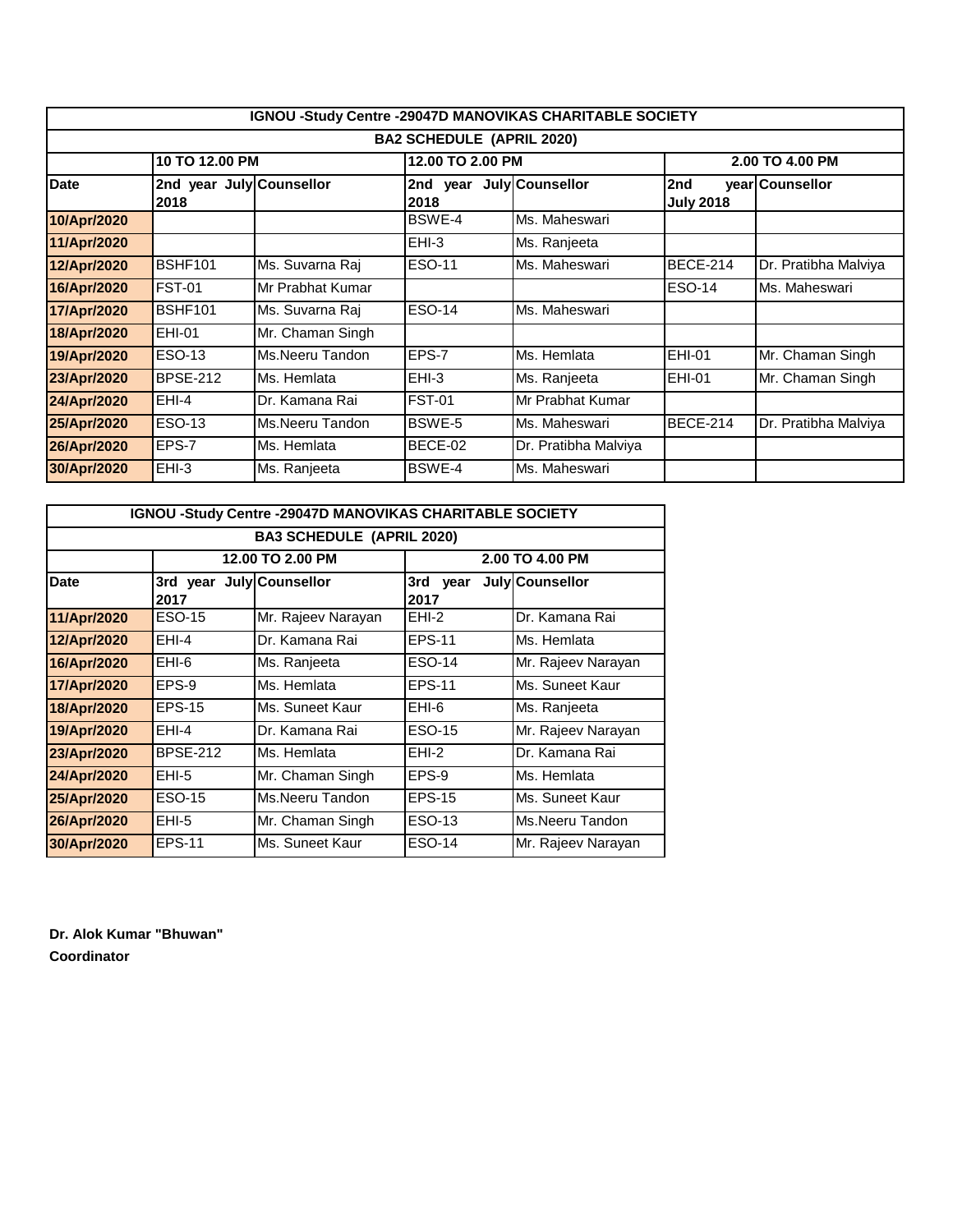|             |                                                   | IGNOU -Study Centre -29047D MANOVIKAS CHARITABLE SOCIETY |                                       |                    |  |  |  |  |  |
|-------------|---------------------------------------------------|----------------------------------------------------------|---------------------------------------|--------------------|--|--|--|--|--|
|             |                                                   | <b>BSW2 SCHEDULE (APRIL 2020)</b>                        |                                       |                    |  |  |  |  |  |
|             | TIME - 12:00 to 2:00 PM<br>TIME - 2:00 to 4:00 PM |                                                          |                                       |                    |  |  |  |  |  |
| Date        | 2nd<br><b>July 2018</b>                           | year Counsellor                                          | 2nd year July<br>2018                 | <b>Counsellor</b>  |  |  |  |  |  |
| 12/Apr/2020 |                                                   |                                                          | <b>BSWL-002</b>                       | Ms. Archana Kumari |  |  |  |  |  |
| 16/Apr/2020 |                                                   |                                                          | <b>BSWL-002</b>                       | Ms. Parveen Bano   |  |  |  |  |  |
| 17/Apr/2020 | <b>BSWE-002</b><br>Block 3                        | Ms. Parveen Bano                                         |                                       |                    |  |  |  |  |  |
| 18/Apr/2020 | <b>BSWE-002</b>                                   | Ms. Kumari Garima                                        |                                       |                    |  |  |  |  |  |
| 23/Apr/2020 | <b>BSWE-004</b>                                   | Ms. Archana Kumari                                       | FST-01 Block<br>З                     | Mr. Prabhat Kumar  |  |  |  |  |  |
| 24/Apr/2020 | <b>BSWE-002</b>                                   | Ms. Kumari Garima                                        | <b>BSWE-002</b><br>Block <sub>6</sub> | Ms. Archana Kumari |  |  |  |  |  |
| 25/Apr/2020 | 6                                                 | FST-01 Block Mr. Prabhat Kumar                           | <b>BSWL-002</b>                       | Ms. Parveen Bano   |  |  |  |  |  |
| 26/Apr/2020 | BSWF-4                                            | Ms. Maheswari                                            | <b>BSWE-002</b><br>Block4             | Ms. Parveen Bano   |  |  |  |  |  |
| 30/Apr/2020 | 5                                                 | FST-01 Block Mr. Prabhat Kumar                           | <b>BSWF-4</b>                         | Ms. Maheswari      |  |  |  |  |  |

| IGNOU -Study Centre -29047D MANOVIKAS CHARITABLE SOCIETY |                                   |                            |                          |                        |  |  |  |  |  |  |
|----------------------------------------------------------|-----------------------------------|----------------------------|--------------------------|------------------------|--|--|--|--|--|--|
|                                                          | <b>BSW3 SCHEDULE (APRIL 2020)</b> |                            |                          |                        |  |  |  |  |  |  |
|                                                          | TIME - 12:00 to 2:00 PM           |                            |                          | TIME - 2:00 to 4:00 PM |  |  |  |  |  |  |
| <b>Date</b>                                              | 3RD year                          | <b>Counsellor</b>          | 3RD year July Counsellor |                        |  |  |  |  |  |  |
|                                                          | <b>July 2017</b>                  |                            | 2017                     |                        |  |  |  |  |  |  |
| 12/Apr/2020                                              | <b>BSWE 003</b>                   | Ms. Parveen Bano           | <b>BSWL-003</b>          | Ms. Nirmal Chhabra     |  |  |  |  |  |  |
| 17/Apr/2020                                              | <b>BSWE 005</b>                   | IMs. Archana Kumari        | <b>BSWE 006</b>          | Mr. Prabhat Kumar      |  |  |  |  |  |  |
| 18/Apr/2020                                              | <b>BSWL-003</b>                   | Ms. Archana Kumari         |                          |                        |  |  |  |  |  |  |
| 23/Apr/2020                                              | <b>BSWE 006</b>                   | Ms. Nirmal Chhabra         |                          |                        |  |  |  |  |  |  |
| 24/Apr/2020                                              | <b>BSWL-003</b>                   | Ms. Nirmal Chhabra         | <b>BSWL-003</b>          | Ms. Archana Kumari     |  |  |  |  |  |  |
| 25/Apr/2020                                              | <b>BSWE 003</b>                   | Ms. Omprakash<br>Chaudhary | <b>BSWL-003</b>          | Ms. Nirmal Chhabra     |  |  |  |  |  |  |
| 30/Apr/2020                                              | <b>BSWE 005</b>                   | Ms. Omprakash<br>Chaudhary | <b>BSWE 006</b>          | Ms. Nirmal Chhabra     |  |  |  |  |  |  |